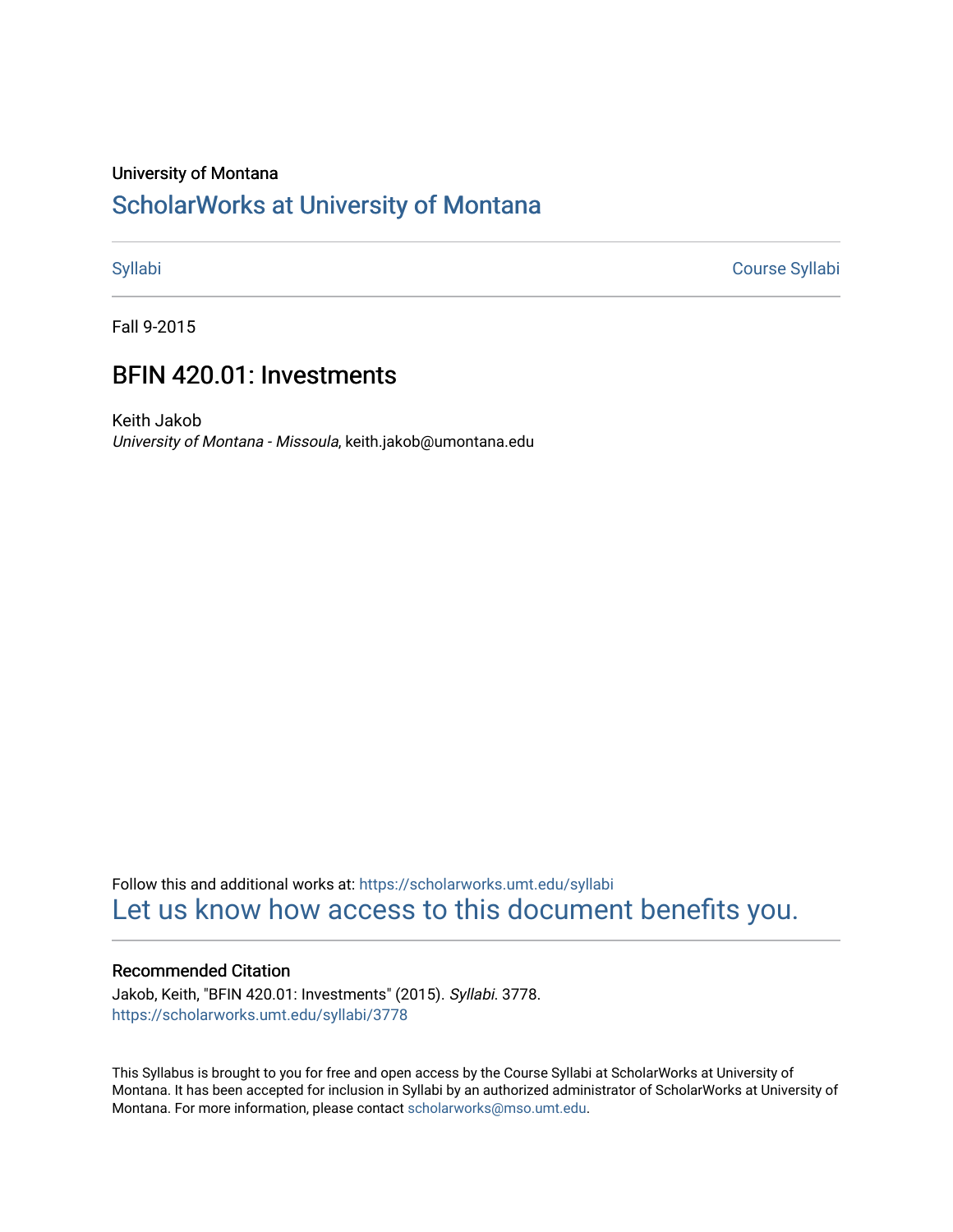## **Finance 420 University of Montana School of Business Administration Syllabus, Fall Semester 2015**

**Professor:** Dr. Keith Jakob **Course Title:** Investments **Class Time:** Section 1- 12:40-2:00 MW, Section 2- 2:10-3:30 MW **Classroom:** GBB L14 **Office:** GBB 318 **Phone:** (406) 243-6159 **Email:** keith.jakob@business.umt.edu **Web Page:** <http://www.business.umt.edu/FacultyStaff/KeithJakob.aspx> **Office Hours:** Monday and Wednesday: 11:00 a.m. – 12:30 p.m. I will also be available by appointment. If I am in my office please feel free to stop by.

### **Course Overview**

Finance 420 is designed to be a foundation course in the field of investment analysis for the undergraduate student. Upon completion of this course, students should have an understanding of security pricing, portfolio formation, investment terminology and various concepts underlying the valuation of securities in a dynamic marketplace.

## **Course Prerequisites**

Completion of lower core & grade of C or better in BFIN 322.

# **Required Materials**

**Text:** Bodie, Z., Kane, A., Marcus, A., Essentials of Investments, 9th ed., Irwin/McGraw-Hill **Homework Manager:** This comes with the new text when purchased at the bookstore. It can also be purchased with an ebook at my connect site. Simply hit "register now". **With Connect Plus you can buy the connect homework tool and the complete Ebook for \$125.00**.

<http://connect.mheducation.com/class/k-jakob-sections-1-and-2-1>

**Calculator:** A financial calculator is needed. Only two models are acceptable. I will use the TI BA II Plus. You may also use the TI BA II Plus Professional Model. No other device will be tolerated during exams. No other calculators, PDAs, cell phones or high tech gadgets!

# **Attendance**

Your attendance and participation are essential to an understanding of the course material. Students who do not attend my class on a regular basis generally earn much lower grades. I expect to see you in this class! Please sit in the same spot for each session, and bring and display your table "name tag" to every session for the whole semester!!! This will help me to get to know you.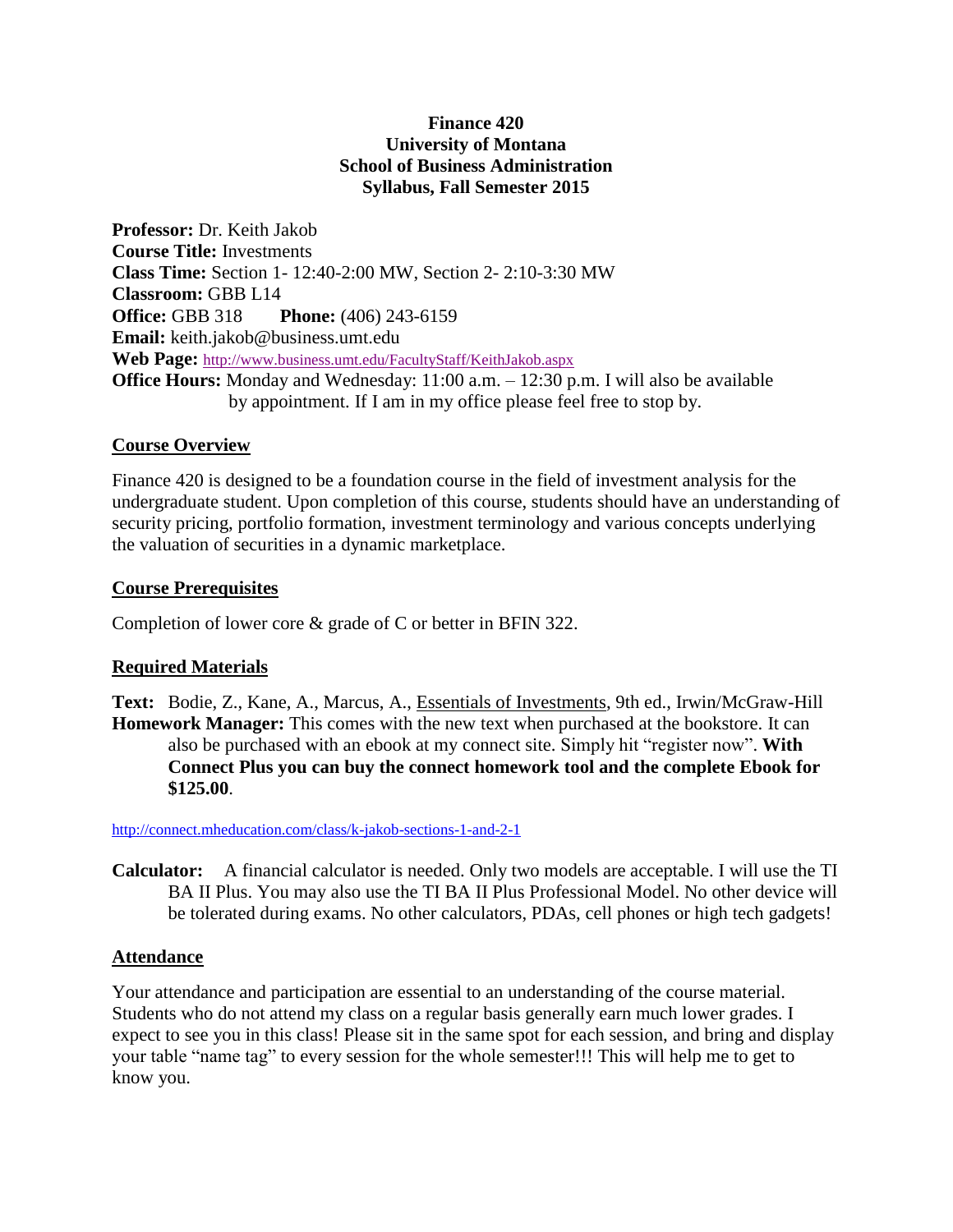# **Grading**

Final class grades will be based on the following:

| Homework Manager Connect Assignments (13%) |           |
|--------------------------------------------|-----------|
| Midterm 1                                  | (29%)     |
| Midterm 2                                  | (29%)     |
| Final Exam                                 | (29%)     |
|                                            | $(100\%)$ |

Individual exams will not be assigned letter grades. A final curve may be given at the discretion of the professor. Exam grades will be posted on Moodle after each exam. Online Homework grades can be viewed on the Connect system.

## **Textbook Homework**

Regular ungraded textbook homework will be assigned. The weekly reading and these exercises must be done in order to do well on exams. Come prepared to discuss (with a loud and clear voice!) chapter assignments each week and to go over assigned problems in class. Do the problems before we discuss them! Students who do not complete the homework on a regular basis earn much lower grades.

### **Homework Manager**

Homework manager questions for this class are on:

# **<http://connect.mheducation.com/class/k-jakob-sections-1-and-2-1>**

These homework problems are worth 13% of your overall grade. You can redo these assignments as many times as you would like before each due date. You can also see if you have the answer correct before you move onto the next question. (use check my work) It will only show the correct answer when you actually grade the assignment. I will keep your best score for each assignment. The Connect tool can change the numbers in the problem each time you reattempt the assignment. The due dates for the assignments will be listed on the Connect website. Grades for these assignments can be checked on the Connect website and will NOT be added to Moodle. Remember, 13% is enough to move from an A to a B-. No assignments will be dropped!

### **Exams**

The exams will consist mostly of problem solving and short-answer conceptual questions.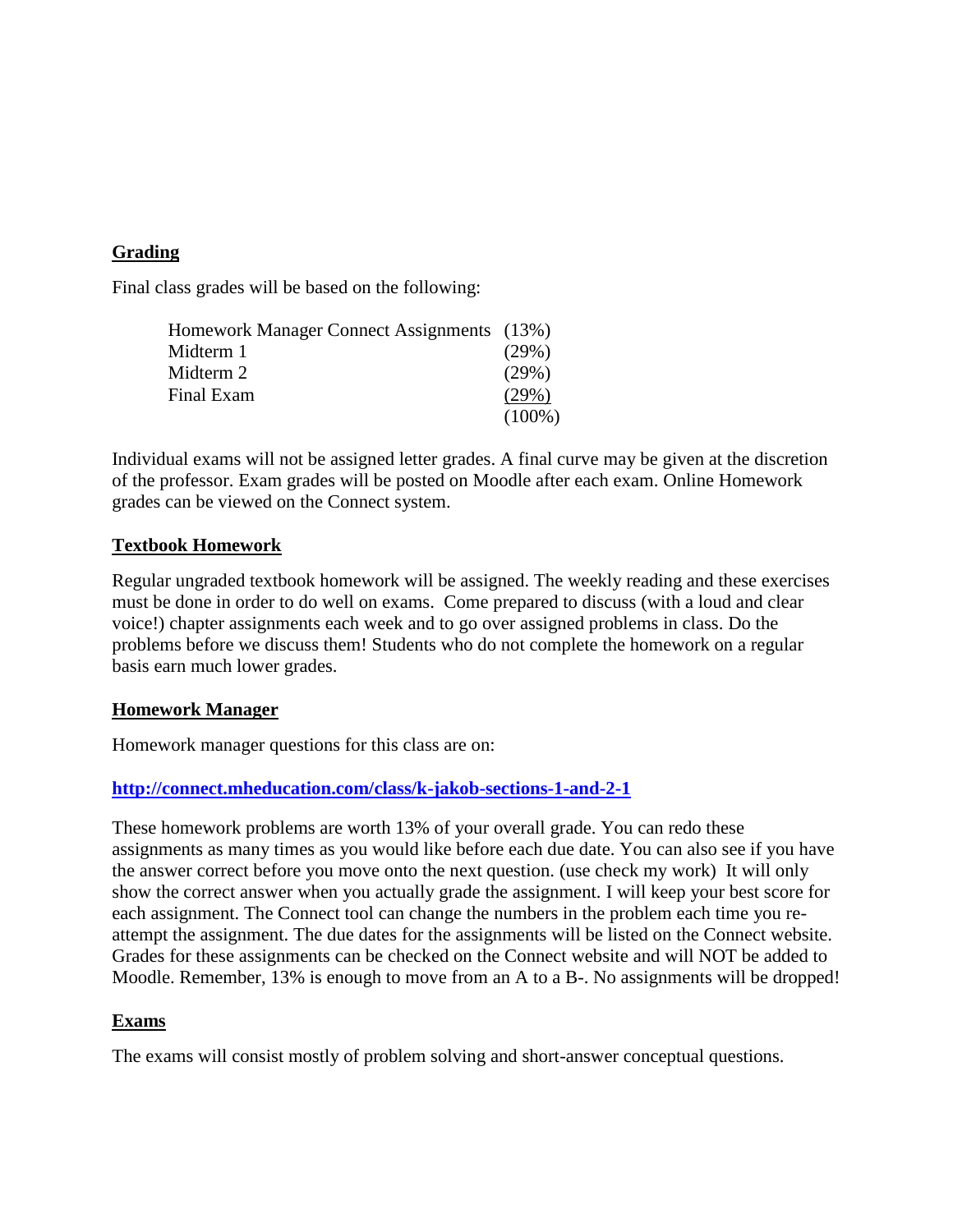#### **Mission Statements and Assurance of Learning**

The University of Montana's School of Business Administration enhances lives and benefits society by providing a world-class business education in a supportive, collegial environment.

We accomplish this mission by acting on our shared core values of creating significant experiences, building relationships, teaching and researching relevant topics, behaving ethically, and inspiring individuals to thrive.

As part of our assessment process and assurance-of-learning standards, the School of Business Administration has adopted the following learning goals for our undergraduate students:

Learning Goal 1: SoBA graduates will possess fundamental business knowledge.

Learning Goal 2: SoBA graduates will be able to integrate business knowledge.

Learning Goal 3: SoBA graduates will be effective communicators.

Learning Goal 4: SoBA graduates will possess problem solving skills.

Learning Goal 5: SoBA graduates will have an ethical awareness.

Learning Goal 6: SoBA graduates will be proficient users of technology.

Learning Goal 7: SoBA graduates will understand the global business environment in which they operate.

#### *Course Learning Goals*

- Students should have an understanding of security pricing.
- Students should demonstrate necessary skills related to portfolio formation.
- Students should be knowledgeable about investment terminology.
- Students should be able to employ various concepts underlying the valuation of securities in a dynamic marketplace.

*Exam Conduct* – Students must take exams on their regularly scheduled days unless they have an excused absence. Excused absences ONLY include (1) University-approved absences, (2) documented health emergencies, (3) civil service such as military duty and jury duty, and (4) other emergencies deemed appropriate by the instructor. In all cases, the instructor must be notified prior to the exam unless the emergency makes such notification infeasible. During the exam, you may not leave the room for any reason. Doing so results in the conclusion of that student's exam. Students must use an approved calculator (see required materials section above). If a student forgets a calculator, the student will work the math by hand. Electronic dictionaries, cell phones, tablets, laptops, notes, or other assistive items are not allowed. Students may be using Scantron forms to complete a portion of each exam, and the Scantron form must be completed prior to the exam end time. For these questions, only answers on the Scantron are graded, so complete it with care.

*Academic Misconduct*-- All students must practice academic honesty. Academic misconduct is subject to an academic penalty by the course instructor and/or a disciplinary sanction by the University. The University of Montana Student Conduct Code specifies definitions and adjudication processes for academic misconduct and states, "Students at the University of Montana are expected to practice academic honesty at all times." All students need to be familiar with the Student Conduct Code. It is the student's responsibility to be familiar the **Student Conduct Code** (found online at

[http://www.umt.edu/vpsa/policies/student\\_conduct.php\)](http://www.umt.edu/vpsa/policies/student_conduct.php).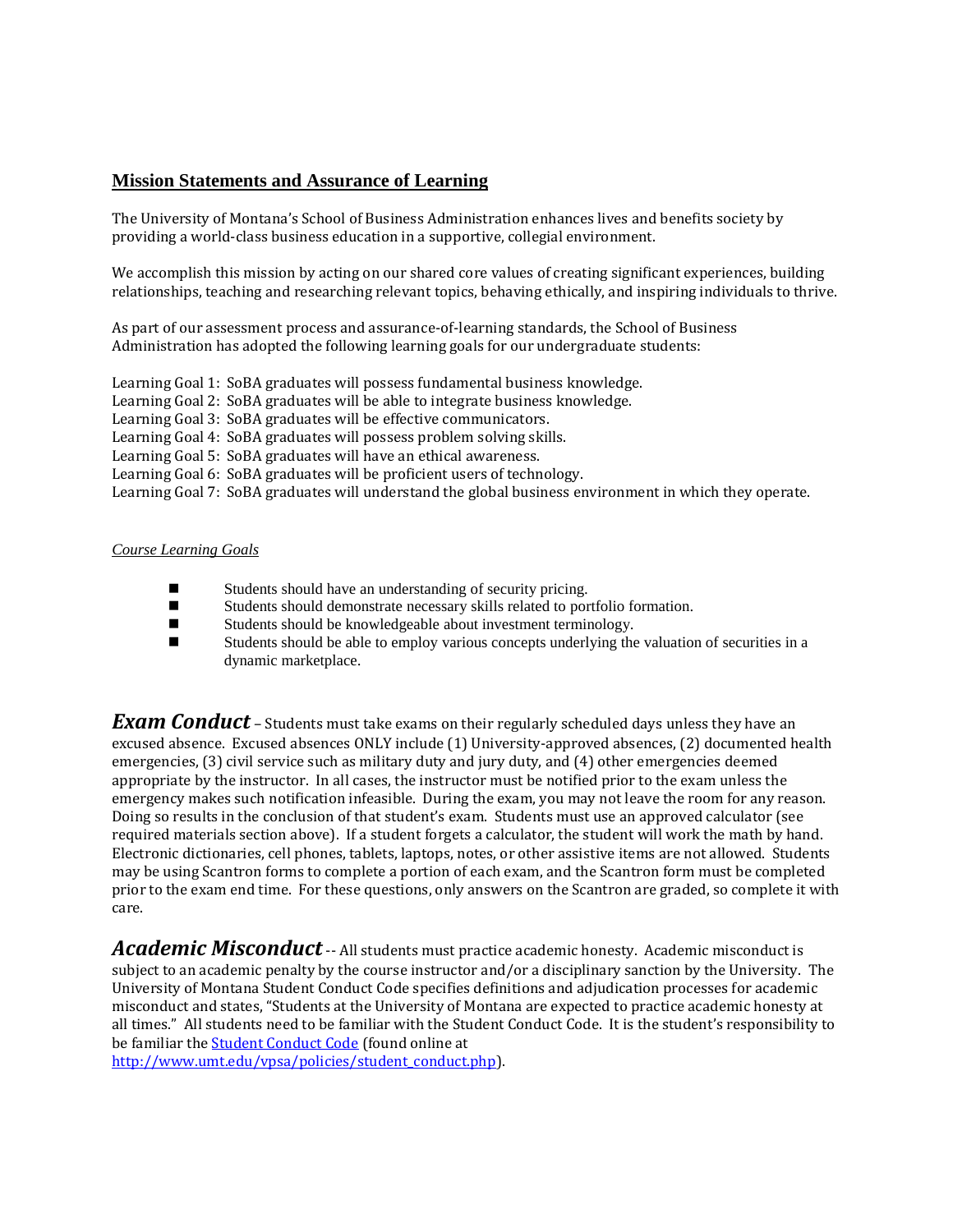The School of Business Administration endorses academic honesty as a pillar of integrity crucial to the academic institution. Academic honesty is an important step towards developing an ethical backbone needed in a professional career. Failure to practice academic honesty is considered academic misconduct. Academic misconduct will be penalized to the fullest extent. Students are expected to:

- Be knowledgeable of activities that are considered academic misconduct, as defined in section V.A. of the UM Student Conduct Code,
- Practice academic honesty on all exams, quizzes, homework, in-class assignments, and all other activities that are part of the academic component of a course,
- Encourage other students to do the same.

Confusion may arise in what is and is not academic misconduct. Students should ask if they are unsure if a behavior will be viewed as academic misconduct. A good rule of thumb is that any credit-earning activity in a course should represent the true skills and ability of the person receiving the credit. A partial list of situations that are considered academic misconduct is in the [SoBA Professional Code of Conduct \(](http://www.business.umt.edu/Soba/SoBAEthics/CodeofProfessionalConduct.aspx)found online a[t http://www.business.umt.edu/Soba/SoBAEthics/CodeofProfessionalConduct.aspx\)](http://www.business.umt.edu/Soba/SoBAEthics/CodeofProfessionalConduct.aspx). If at any point a student is unsure if working with another student is permissible, that student should contact the instructor before doing so.

**Disability Services for Students** -- Students with disabilities will receive reasonable modifications in this course. The student's responsibilities are to request them from me with sufficient advance notice and to be prepared to provide official verification of disability and its impact from Disability Services for Students. Please speak with me after class or during my office hours to discuss the details. For more information, visit the website for the office of **Disability Services for Students** (found online at [http://www.umt.edu/dss/\)](http://www.umt.edu/dss/).

**Grievance Procedures** - The formal means by which course and instructor quality are evaluated is through the written evaluation procedure at the end of the semester. The instructor and department chair receive copies of the summary evaluation metrics and all written comments sometime *after* course grading is concluded. Students with concerns or complaints during the semester should first communicate these to the instructor. This step almost always resolves the issue. If the student feels that the conflict cannot be resolved after meeting with the instructor, the student should contact the department head. If, after speaking with the department head and the instructor, the student still feels that the conflict has not been resolved, contact the Associate Dean of the School of Business Administration.